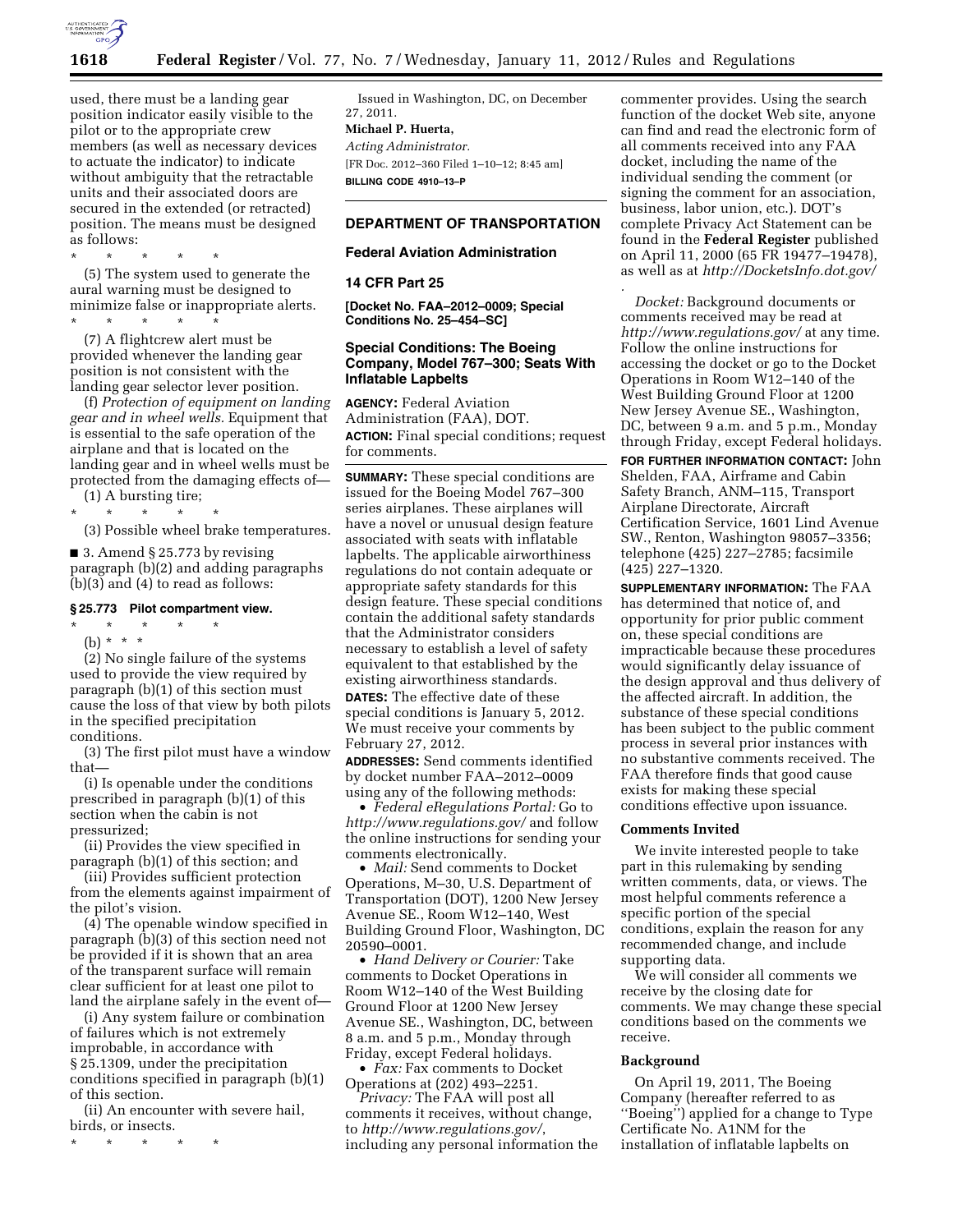Boeing Model 767–300 series airplanes. The Model 767–300 is a transport category airplane powered by two turbofan engines with a maximum passenger capacity of 290 and a maximum takeoff weight of 351,600 pounds. These special conditions are to allow installation of inflatable lapbelts for head injury protection on certain seats in the 767– 300 series airplanes similar to Special Conditions No. 25–187A–SC for Boeing Model 777 series airplanes and Special Conditions No. 25–386–SC for Boeing Model 737 series airplanes.

The inflatable lapbelt is designed to limit occupant forward excursion in the event of an accident. This will reduce the potential for head injury, thereby reducing the head injury criteria (HIC) measurement. The inflatable lapbelt behaves similarly to an automotive inflatable airbag, but in this case the airbag is integrated into the lapbelt and inflates away from the seated occupant. While inflatable airbags are now standard in the automotive industry, the use of an inflatable lapbelt is novel for commercial aviation.

Title 14, Code of Federal Regulations (14 CFR) 121.311(j) requires that all passenger and flight attendant seats in transport category airplanes meet the requirements of § 25.562 in effect on or after June 16, 1988, if they were type certificated after January 1, 1958, manufactured on or after October 27, 2009, and operated under part 121 rules in passenger-carrying operations.

Boeing is required to show compliance with certain aspects of § 25.562 as specified per Type Certificate Data Sheet (TCDS) A1NM for the Model 767–300 (hereafter referred to as ''767–300'') series airplanes. However, 767–300 series airplanes manufactured on or after October 27, 2009, operated under part 121, must meet all of the requirements of § 25.562 for passenger and flight attendant seats. Thus, it is in the interest of installers to show full compliance to § 25.562, so that an operator under part 121 may be able to use the aircraft without having to do additional certification work. It is also noted that some foreign civil airworthiness authorities have invoked these same operator requirements in the form of airworthiness directives.

Section 25.785 requires that occupants be protected from head injury by either the elimination of any injurious object within the striking radius of the head, or by padding. Traditionally, this has required a set back of 35 inches from any bulkhead or other rigid interior feature or, where not practical, specified types of padding. The relative effectiveness of these means of injury protection was not

quantified. With the adoption of Amendment 25–64 to 14 CFR part 25, specifically § 25.562, a new standard that quantifies required head injury protection was created.

Section 25.562 specifies that each seat type design approved for crew or passenger occupancy during takeoff and landing must be shown to be compliant by successful completion of dynamic tests or by rational analysis based on dynamic tests of a similar type seat. In particular, the regulations require that persons not suffer serious head injury under the conditions specified in the tests, and that protection must be provided, or the seat be designed, so that the head impact does not exceed a HIC of 1000 units. While the test conditions described for HIC are detailed and specific, it is the intent of the requirement that an adequate level of head injury protection be provided for passengers in a severe crash.

Because §§ 25.562 and 25.785 and associated guidance do not adequately address seats with inflatable lapbelts, the FAA recognizes that appropriate pass/fail criteria need to be developed that do fully address the safety concerns specific to occupants of these seats.

#### **Type Certification Basis**

Under the provisions of § 21.101, Boeing must show that the 767–300, as changed, continues to meet the applicable provisions of the regulations incorporated by reference in Type Certificate No. A1NM or the applicable regulations in effect on the date of application for the change. The regulations incorporated by reference in the type certificate are commonly referred to as the ''original type certification basis.'' The regulations incorporated by reference in Type Certificate No. A1NM are as follows: part 25 of the Federal Aviation Regulations as amended by Amendments 25–1 through 25–37, except where superseded. The U.S. type certification basis for the 767–300 is established in accordance with 14 CFR 21.29 and 21.17 and the type certification application date. The U.S. type certification basis is listed in TCDS No. A1NM.

If the Administrator finds that the applicable airworthiness regulations (i.e., 14 CFR part 25) do not contain adequate or appropriate safety standards for the Boeing Model 767–300 because of a novel or unusual design feature, special conditions are prescribed under the provisions of § 21.16.

Special conditions are initially applicable to the model for which they are issued. Should the type certificate for that model be amended later to

include any other model that incorporates the same novel or unusual design feature, or should any other model already included on the same type certificate be modified to incorporate the same novel or unusual design feature, the special conditions would also apply to the other model.

In addition to the applicable airworthiness regulations and special conditions, the 767–300 must comply with the fuel vent and exhaust emission requirements of 14 CFR part 34 and the noise certification requirements of 14 CFR part 36.

The FAA issues special conditions, as defined in 14 CFR 11.19, in accordance with § 11.38, and they become part of the type-certification basis under § 21.101.

### **Novel or Unusual Design Features**

The 767–300 will incorporate the following novel or unusual design features: Boeing is proposing to install an inflatable lapbelt on certain seats of the 767–300 series airplanes in order to reduce the potential for head injury in the event of an accident. The inflatable lapbelt works similarly to an automotive airbag, except that the airbag is integrated with the lapbelt of the restraint system.

The CFR states the performance criteria for head injury protection in objective terms. However, none of these criteria are adequate to address the specific issues raised concerning seats with inflatable lapbelts. The FAA has therefore determined that, in addition to the requirements of 14 CFR part 25, special conditions are needed to address requirements particular to installation of seats with inflatable lapbelts.

Accordingly, in addition to the passenger injury criteria specified in § 25.785, these special conditions are proposed for the Boeing Model 767–300 series airplanes equipped with inflatable lapbelts. Other conditions may be developed, as needed, based on further FAA review and discussions with the manufacturer and civil aviation authorities.

#### **Discussion**

From the standpoint of a passenger safety system, the inflatable lapbelt is unique in that it is both an active and entirely autonomous device. While the automotive industry has good experience with inflatable airbags, the conditions of use and reliance on the inflatable lapbelt as the sole means of injury protection are quite different. In automobile installations, the airbag is a supplemental system and works in conjunction with an upper torso restraint. In addition, the crash event is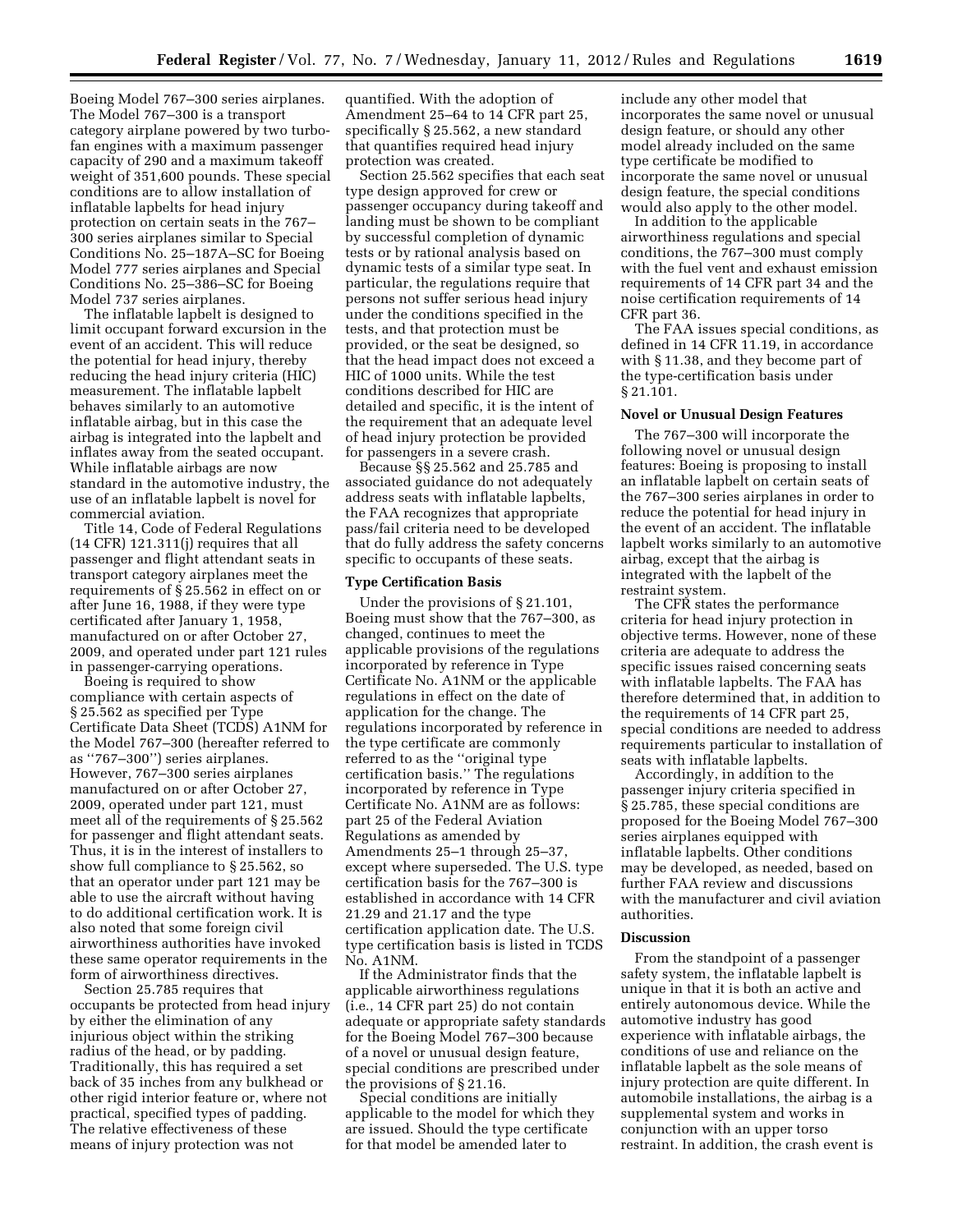more definable and of typically shorter duration, which can simplify the activation logic. The airplane operating environment is also quite different from automobiles and includes the potential for greater wear and tear and unanticipated abuse conditions (due to galley loading, passenger baggage, etc.); airplanes also operate where exposure to high intensity electromagnetic fields could affect the activation system.

The inflatable lapbelt has two potential advantages over other means of head impact protection. First, it can provide significantly greater protection than would be expected with energyabsorbing pads, and second, it can provide essentially equivalent protection for occupants of all stature. These are significant advantages from a safety standpoint, since such devices will likely provide a level of safety that exceeds the minimum standards of the Federal aviation regulations. Conversely, inflatable lapbelts in general are active systems and must be relied upon to activate properly when needed, as opposed to an energyabsorbing pad or upper torso restraint that is passive, and always available. Therefore, the potential advantages must be balanced against these and other potential disadvantages in order to develop standards for this design feature.

The FAA has considered the installation of inflatable lapbelts to have two primary safety concerns: First, that they perform properly under foreseeable operating conditions, and second, that they do not perform in a manner or at such times as would constitute a hazard to the airplane or occupants. This latter point has the potential to be the more rigorous of the requirements, owing to the active nature of the system.

The inflatable lapbelt will rely on electronic sensors for signaling and pyrotechnic charges for activation so that it is available when needed. These same devices could be susceptible to inadvertent activation, causing deployment in a potentially unsafe manner. The consequences of such deployment, as well as failure to deploy, must be considered in establishing the reliability of the system. Boeing must substantiate that the effects of an inadvertent deployment in flight are either not a hazard to the airplane, or that such deployment is an extremely improbable occurrence (less than  $10^{-9}$ per flight hour). The effect of an inadvertent deployment on a passenger or crewmember that might be positioned close to the inflatable lapbelt should also be considered. The person could be either standing or sitting. A minimum reliability level will have to be

established for this case, depending upon the consequences, even if the effect on the airplane is negligible.

The potential for an inadvertent deployment could be increased as a result of conditions in service. The installation must take into account wear and tear so that the likelihood of an inadvertent deployment is not increased to an unacceptable level. In this context, an appropriate inspection interval and self-test capability are considered necessary. Other outside influences are lightning and high intensity radiated fields (HIRF). Existing regulations regarding lightning, § 25.1316, and existing HIRF special conditions for the 767–300 series airplanes, Special Conditions No. 25–ANM–18, are applicable. For the purposes of compliance with those conditions, if inadvertent deployment could cause a hazard to the airplane, the inflatable lapbelt is considered a critical system; if inadvertent deployment could cause injuries to persons, the inflatable lapbelt should be considered an essential system. Finally, the inflatable lapbelt installation should be protected from the effects of fire, so that an additional hazard is not created by, for example, a rupture of the pyrotechnic squib.

In order to be an effective safety system, the inflatable lapbelt must function properly and must not introduce any additional hazards to occupants as a result of its functioning. There are several areas where the inflatable lapbelt differs from traditional occupant protection systems and requires special conditions to ensure adequate performance.

Because the inflatable lapbelt is essentially a single use device, there is the potential that it could deploy under crash conditions that are not sufficiently severe as to require head injury protection from the inflatable lapbelt. Since an actual crash is frequently composed of a series of impacts before the airplane comes to rest, this could render the inflatable lapbelt useless if a larger impact follows the initial impact. This situation does not exist with energy absorbing pads or upper torso restraints, which tend to provide continuous protection regardless of severity or number of impacts in a crash event. Therefore, the inflatable lapbelt installation should be such that the inflatable lapbelt will provide protection when it is required, by not expending its protection during a less severe impact. Also, it is possible to have several large impact events during the course of a crash, but there will be no requirement for the inflatable lapbelt to provide protection for multiple impacts.

Since each occupant's restraint system provides protection for that occupant only, the installation must address seats that are unoccupied. It will be necessary to show that the required protection is provided for each occupant regardless of the number of occupied seats, and considering that unoccupied seats may have lapbelts that are active.

The inflatable lap belt should be effective for a wide range of occupants. The FAA has historically considered the range from the fifth percentile female to the ninety-fifth percentile male as the range of occupants that must be taken into account. In this case, the FAA is proposing consideration of a broader range of occupants, due to the nature of the lapbelt installation and its close proximity to the occupant. In a similar vein, these persons could have assumed the brace position for those accidents where an impact is anticipated. Test data indicate that occupants in the brace position do not require supplemental protection, and so it would not be necessary to show that the inflatable lapbelt will enhance the brace position. However, the inflatable lapbelt must not introduce a hazard in that case when deploying into the seated, braced occupant.

Another area of concern is the use of seats, so equipped, by children whether lap-held, in approved child safety seats, or occupying the seat directly. Although specifically prohibited by the FAA operating regulations, the use of the supplementary loop belt (''belly belt'') may be required by other civil aviation authorities, and should also be considered with the end goal of meeting those regulations. Similarly, if the seat is occupied by a pregnant woman, the installation needs to address such usage, either by demonstrating that it will function properly, or by adding appropriate limitation on usage.

Since the inflatable lapbelt will be electrically powered, there is the possibility that the system could fail due to a separation in the fuselage. Since this system is intended as crash/ post-crash protection means, failure due to fuselage separation is not acceptable. As with emergency lighting, the system should function properly if such a separation occurs at any point in the fuselage.

Since the inflatable lapbelt is likely to have a large volume displacement, the inflated bag could potentially impede egress of passengers. Since the bag deflates to absorb energy, it is likely that an inflatable lapbelt would be deflated at the time that persons would be trying to leave their seats. Nonetheless, it is considered appropriate to specify a time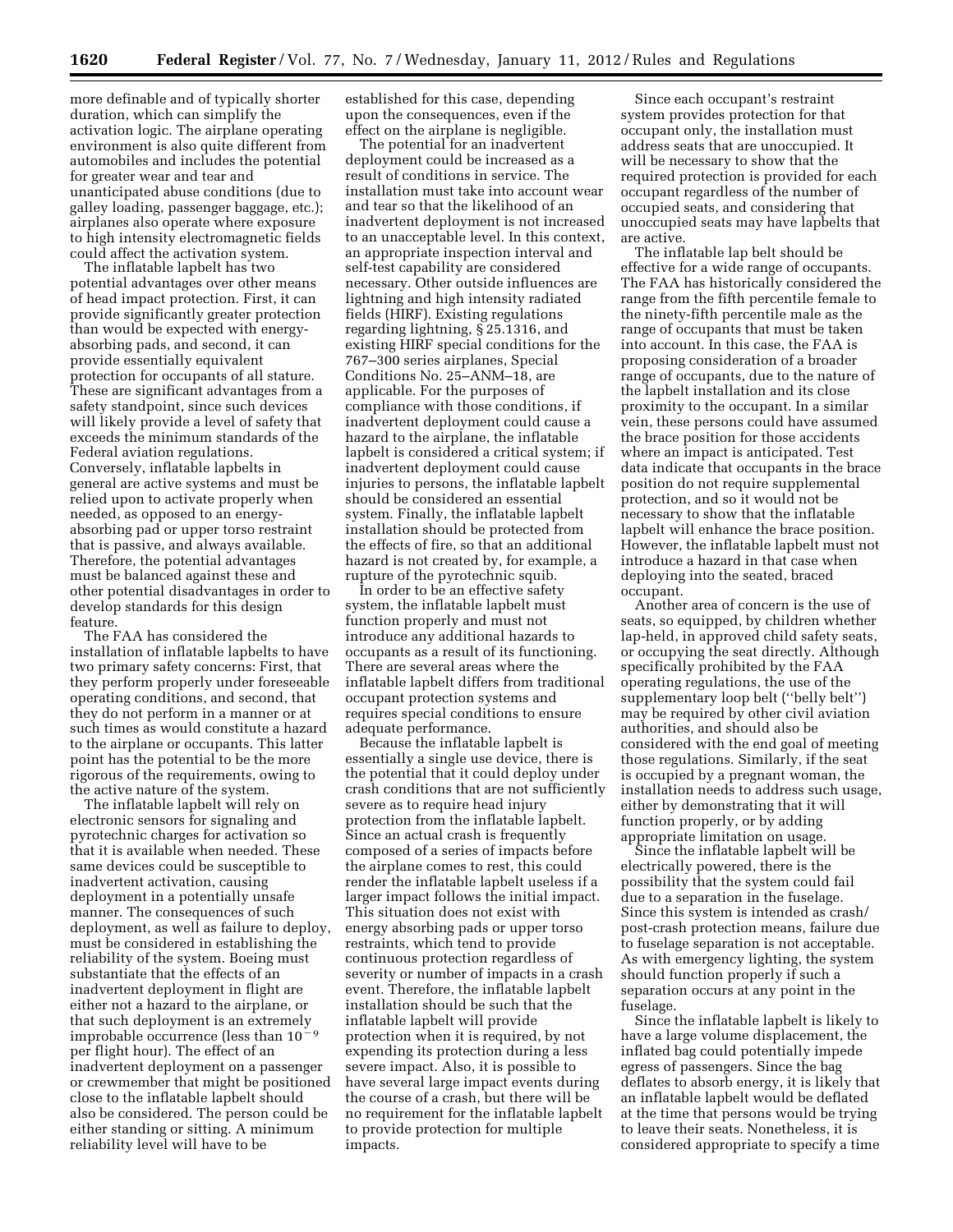interval after which the inflatable lapbelt may not impede rapid egress. Ten seconds has been chosen as a reasonable time since this corresponds to the maximum time allowed for an exit to be openable (§ 25.809). In actuality, it is unlikely that an exit would be prepared by a flight attendant this quickly in an accident severe enough to warrant deployment of the inflatable lapbelt, and the inflatable lapbelt will likely deflate much quicker than ten seconds.

This potential impediment to rapid egress is even more critical at the seats installed in the emergency exit rows. Section 25.813 requires access to the exit from the main aisle in the form of an unobstructed passageway and no interference in opening the exit. The restraint system must not create an impediment to the access to, and the opening of, the exit. In some cases, the passenger is the one who will open the exit, such as a Type III over wing hatch. These lapbelts should be evaluated in the exit row under existing regulations (§§ 25.809 and 25.813) and guidance material. The inflatable lapbelts must also be evaluated in post crash conditions and should be evaluated using representative restraint systems in the bag-deployed condition. This evaluation would include reviewing the access to and opening of the exit, specifically for obstructions in the egress path and any interferences in opening the exit. Each unique interior configuration must be considered, for example, passageway width, single or dual passageways with outboard seat removed, etc. If the restraint creates any obstruction or interference, it is likely that it could impede the rapid egress of the airplane. Project-specific guidance is likely necessary if these restraint systems are installed at exit door rows.

The current special conditions for the Boeing 777 series airplanes, Special Conditions No. 25–187A–SC, were amended to address flammability of the airbag material. During the development of the inflatable lapbelt, the manufacturer was unable to develop a fabric that would meet the inflation requirements for the bag and the flammability requirements of part I, paragraph (a)(1)(ii), of appendix F to part 25. The fabrics that were developed that met the flammability requirement did not produce acceptable deployment characteristics. However, the manufacturer was able to develop a fabric that meets the less stringent flammability requirements of part I, paragraph  $(a)(1)(iv)$ , of appendix F to part 25 and has acceptable deployment characteristics.

Part I of appendix F to part 25 specifies the flammability requirements for interior materials and components. There is no reference to inflatable restraint systems in appendix F, because such devices did not exist at the time the flammability requirements were written. The existing requirements are based on both material types, as well as use, and have been specified in light of the state-of-the-art of materials available to perform a given function. In the absence of a specific reference, the default requirement would be for the type of material used to construct the inflatable restraint, which is a fabric in this case. However, in writing special conditions, the FAA must also consider the use of the material, and whether the default requirement is appropriate. In this case, the specialized function of the inflatable restraint means that highly specialized materials are needed. The standard normally applied to fabrics is a 12-second vertical ignition test. However, materials that meet this standard do not perform adequately as inflatable restraints. Since the safety benefit of the inflatable restraint is very significant, the flammability standard appropriate for these devices should not screen out suitable materials, thereby effectively eliminating use of inflatable restraints. The FAA will need to establish a balance between the safety benefit of the inflatable restraint and its flammability performance. At this time, the 2.5-inch per minute horizontal test is considered to provide that balance. As the state-of-the-art in materials progresses (which is expected), the FAA may change this standard in subsequent special conditions to account for improved materials.

The following special conditions can be characterized as addressing either the safety performance of the system or the system's integrity against inadvertent activation. Because a crash requiring use of the inflatable lapbelts is a relatively rare event, and because the consequences of an inadvertent activation are potentially quite severe, these latter requirements are probably the more rigorous from a design standpoint.

Finally, it should be noted that the special conditions are applicable to the inflatable lapbelt system as installed. The special conditions are not an installation approval. Therefore, while the special conditions relate to each such system installed, the overall installation approval is a separate finding and must consider the combined effects of all such systems installed.

### **Applicability**

As discussed above, these special conditions are applicable to the 767– 300. Should Boeing apply at a later date for a change to the type certificate to include another model incorporating the same novel or unusual design feature, the special conditions would apply to that model as well.

## **Conclusion**

This action affects only certain novel or unusual design features on one model of airplanes. It is not a rule of general applicability.

The substance of these special conditions has been subjected to the notice and comment period in several prior instances and has been derived without substantive change from those previously issued. It is unlikely that prior public comment would result in a significant change from the substance contained herein. Therefore, because a delay would significantly affect the certification of the airplane, which is imminent, the FAA has determined that prior public notice and comment are unnecessary and impracticable, and good cause exists for adopting these special conditions upon issuance. The FAA is requesting comments to allow interested persons to submit views that may not have been submitted in response to the prior opportunities for comment described above.

### **List of Subjects in 14 CFR Part 25**

Aircraft, Aviation safety, Reporting and recordkeeping requirements.

The authority citation for these special conditions is as follows:

**Authority:** 49 U.S.C. 106(g), 40113, 44701, 44702, 44704.

### **The Special Conditions**

Accordingly, pursuant to the authority delegated to me by the Administrator, the following special conditions are issued as part of the type certification basis for Boeing Model 767–300 airplanes.

1. Seats with Inflatable Lapbelts. It must be shown that the inflatable lapbelt will deploy and provide protection under crash conditions where it is necessary to prevent serious head injury. The means of protection must take into consideration a range of stature from a two-year-old child to a ninety-fifth percentile male. The inflatable lapbelt must provide a consistent approach to energy absorption throughout that range of occupants. In addition, the following situations must be considered:

a. The seat occupant is holding an infant.